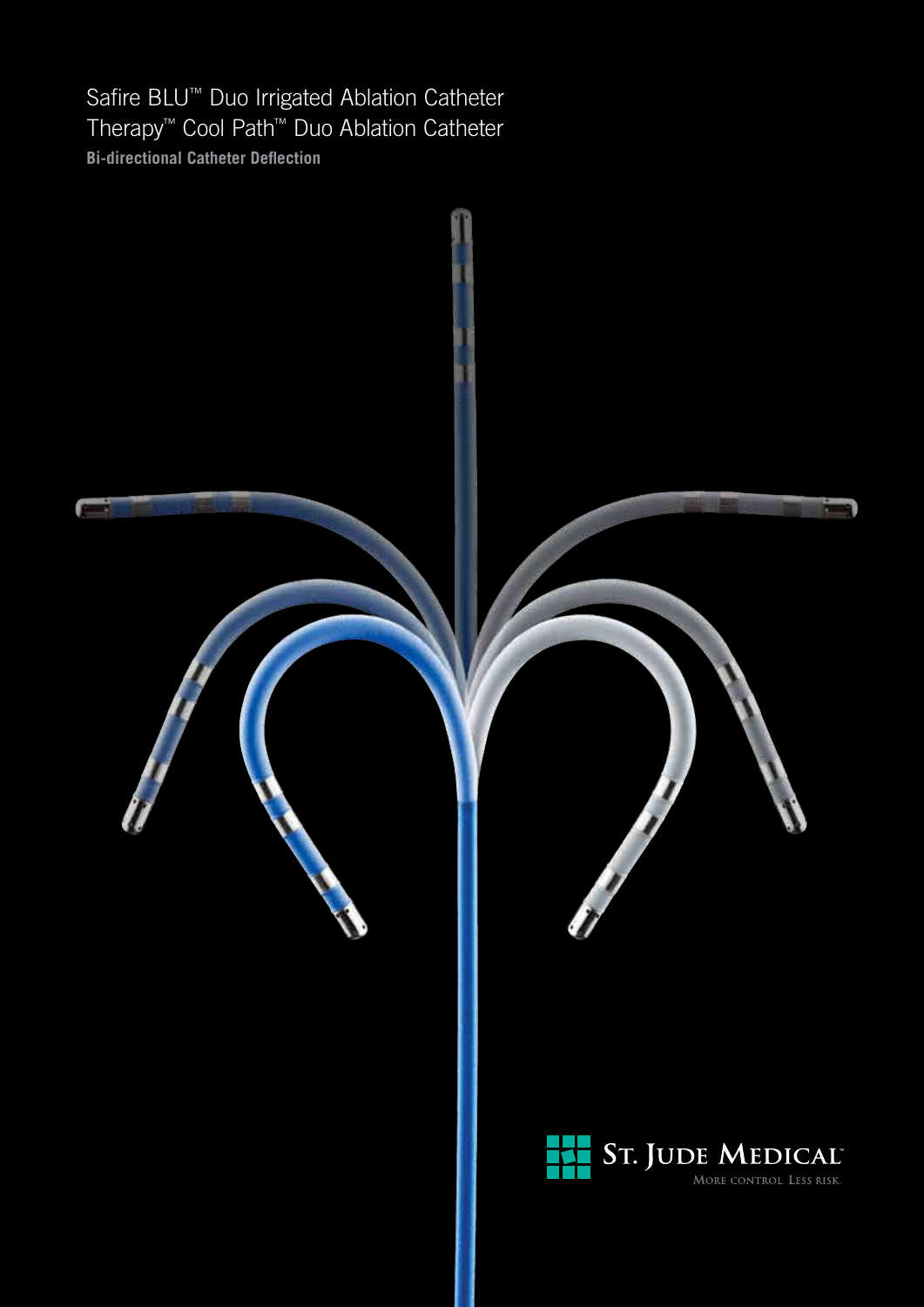

# Duo Tip Technology For More Uniform Cooling 1

When the heat is on, Safire BLU™ Duo and Therapy™ Cool Path™ Duo bi-directional ablation catheters feature distal and proximal irrigation ports, providing even cooling across the entire surface of the tip. The high performance shaft with improved torque response offers exceptional control, while bi-directional deflection helps improve reach and maneuverability for easy navigation in challenging anatomies.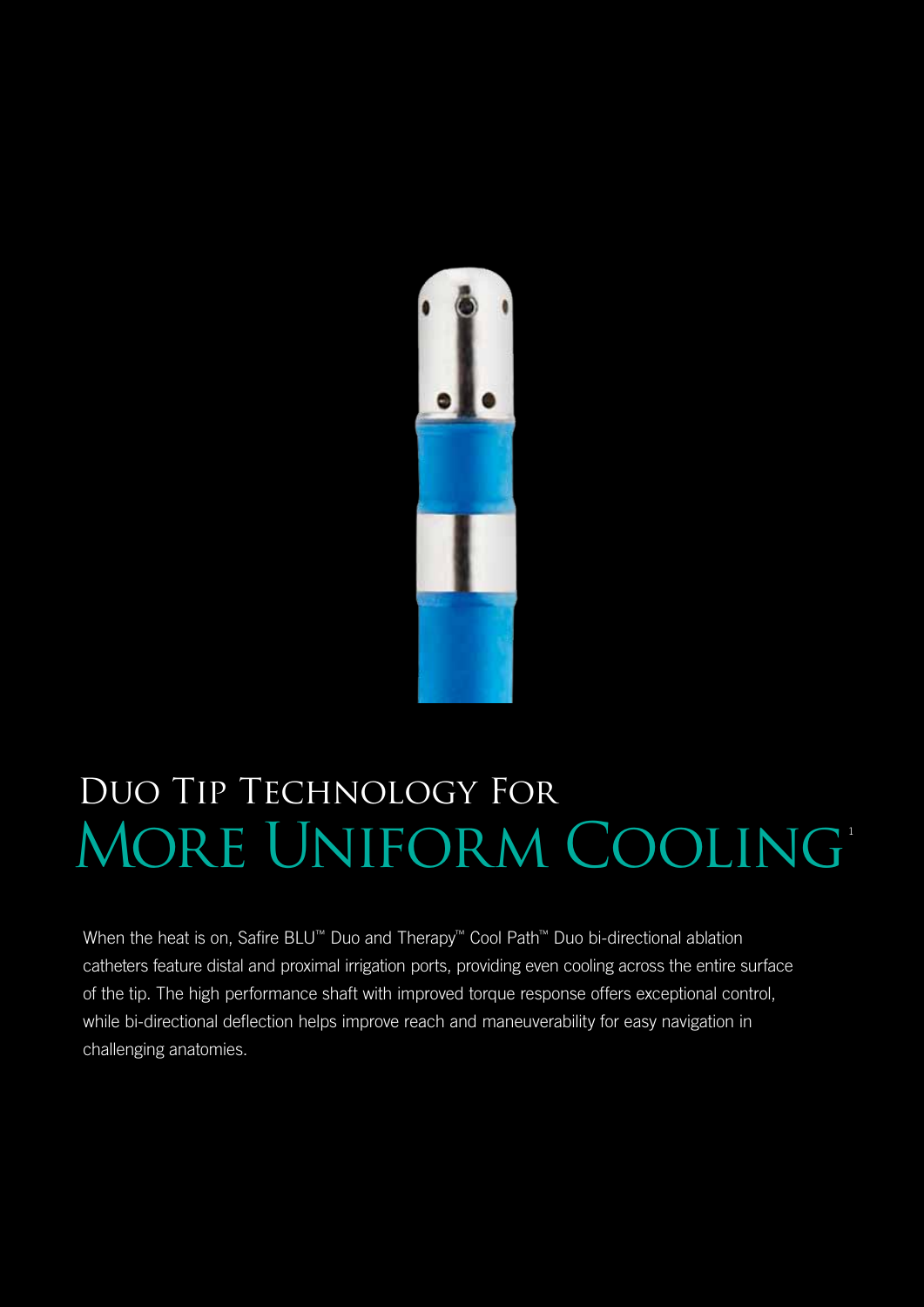### High Performance Shaft with Bi-directional Deflection

- New high performance shaft provides improved torque response<sup>2</sup> offering exceptional catheter control
- Bi-directional catheter deflection provides improved maneuverability to reach challenging anatomic locations during complex procedures

### Choice of Handle Tailored for Physician Preference

- Allows physicians to select the style which best suits their preference
	- Safire BLU™ Duo ComfortGrip™
	- Therapy™ Cool Path™ Duo Push/pull



# Torque Transmission at 180°

Safire BLU Duo 1.870 in-oz. ThermoCool EZSteer 1.621 in-oz.

### **Catheters included in bench testing:**

- St. Jude Medical Safire BLU™ Duo irrigated ablation catheter
- Biosense Webster EZSteer™ Thermocool® Bi-directional catheter
- Biosense Webster Thermocool® catheter
- Safire BLU™ Duo catheters had the highest measured torque transmission (1.87 in-oz) at 180° amongst a set of open irrigated catheters during bench testing2
- The Therapy™ Cool Path™ Duo bi-directional ablation catheter uses the same catheter shaft as that of the Safire BLU™ Duo irrigated ablation catheter

## Additional Irrigation Ports for More Uniform Temperature Distribution

■ Supplemental irrigation ports have been shown to lower the temperature of the proximal area of the electrode<sup>1</sup>





 $\blacksquare$  Uniform cooling decreases overall tip temperature<sup>1</sup>